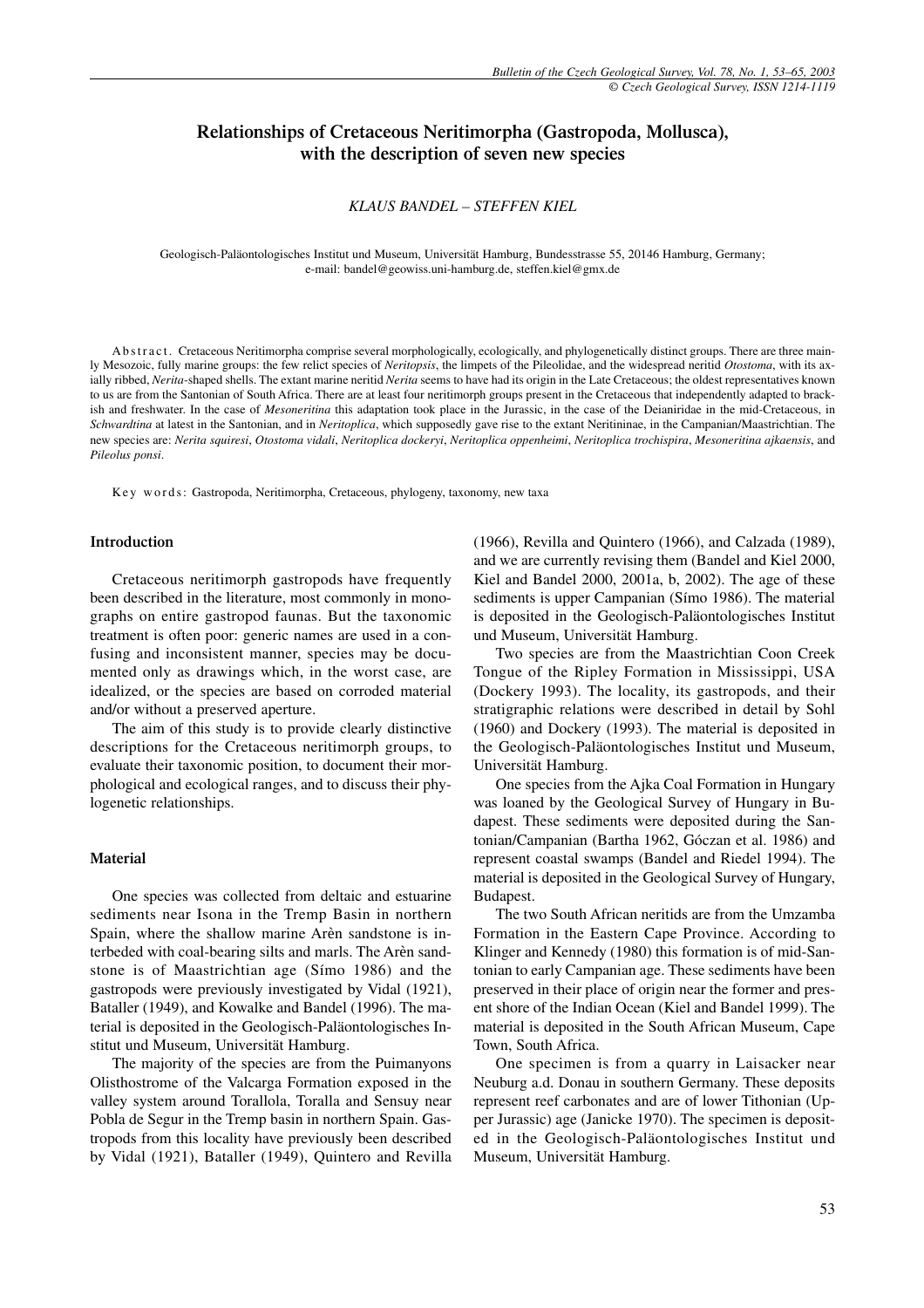# **Systematic palaeontology**

Abbrevations: GPIuM = Geologisch-Paläontologisches Institut und Museum, SAM = South African Museum, GSH = Geological Survey of Hungary.

Class Gastropoda Cuvier, 1797 Subclass Neritimorpha Golikov and Starobogatov, 1975

Remarks: The marine species of the Neritimorpha have a characteristic larval shell that has been secreted in addition to the embryonic shell by a planktotrophic larva (Scheltema 1971, Bandel et al. 1997). Mesozoic and modern Neritimorpha can, thus, be recognized by their early ontogenetic shell and differ in this character from all other subclasses of the Gastropoda (Bandel 1982, 1997, 2000a, Bandel et al. 1997). Coiling of the protoconch can be observed from middle Devonian onwards (Heidelberger and Bandel 1999) and has the typical neritimorph shape of a tightly coiled, almost globular shell since Carboniferous time (Bandel 2000a). Members of the superfamily Neritopsoidea Gray, 1847 do not resorb their inner shell walls, while the inner walls are resorbed in the Neritidae Rafinesque, 1815 and Pileolidae Bandel, Gründel and Maxwell, 2000 (Cossmann 1925, Wenz 1938–44).

Key to the Cretaceous neritimorph genera

A. **Neritopsoidea**: neritoid shells; internal walls of larval and adult shell not dissolved

1. inner lip with a rectangular notch, into which fits a respective projection of the calcareous operculum*Neritopsis*

- B. **Neritoidea**: internal walls of the larval shell dissolved 1. Deianiridae: internal walls of the adult shell not dissolved; rotelliform shell-shape ..............*Deianira* **\***
	- 2. Pileolidae: internal walls of the adult shell dissolved; limpet-shape; D- or sickle-shaped apertur ......*Pileolus*
	- 3. Neritidae: internal walls of the adult shell dissolved
	- 3.1. *Nerita*-shaped shells
	- 3.1.1. shell smooth except for collabral growth lines, inner lip without denticles.........*Mesoneritina* **\***
	- 3.1.2. shell smooth except for collabral growth lines, inner lip with one strong fold, occasionally a few minor ones below ..................*Neritoplica* \*
	- 3.1.3. shell spirally sculptured or smooth with collabral growth lines, inner lip with several subequal denticles...........................................*Nerita*
	- 3.1.4. shell spirally sculptured, inner lip with one strong fold, occasionally few minor ones below ..........................................................*Neritoptyx*
	- 3.1.5. shell with axial ribs on the whorl's upper side and periphery; on the periphery a strongly tuberculate keel may develop; below the periphery the axials are crossed and interrupted by spiral cords, or there are granulated spiral cords only, inner lip with subequal denticles.......................*Otostoma*

3.1.6. *Hydrobia*-shaped shell .................*Schwardtina* \* (\*) genera that have invaded brackish or freshwater.

Superfamily Neritopsoidea Gray, 1847 Family Neritopsidae Gray, 1847 Genus *Neritopsis* Grateloup, 1832

Type species: *Nerita radula* Linné, 1758, Recent, from the Indo-Pacific.

Diagnosis: The neritoid shell has beaded spiral sculpture, and its columella has a squarish embayment into which fits a thick, calcareous, white operculum (Abbott 1974).

*Neritopsis ilerdensis* Vidal, 1921 Pl. I, Figs 1–3

1921 *Neritopsis ilerdensis* Vidal: 101, Pl. 6, Figs 1, 2.

Material: Ten specimens from the Campanian of Torallola, north-eastern Spain (figured GPIuM Type. Kat. No. 4001).

De s c ription: The shell has a low but erect spire with rapid increase in whorl width and with three whorls of the teleoconch separated by a deep suture. Its last whorl is globular with evenly convex flanks. The aperture has a rounded outer lip and a convex inner lip and columella. The inner lip is moderately thickened, forming a concave callus band, and has a quadrangular depression at the middle of its columellar edge. Sculpture consists of about 30 spiral cords that are intersected by fine collabral growth increments. The umbilicus is closed up to a narrow slit. The figured shell is the largest available, and is 14 mm high and wide, the smallest specimen is 6.5 mm wide and 7 mm high.

R e m a r k s : The Recent *Neritopsis radula* is larger (about 20 mm high), has fewer spiral cords and a less developed inner lip-callus. Of the Late Cretaceous *Neritopsis ornata* Orbigny, 1842 only the backside was figured by d'Orbigny (1842: pl. 176, figs 8–10), thus its placement within *Neritopsis* cannot be confirmed. However, that species has a lower spire than *Neritopsis ilerdensis* described here. *Neritopsis tanohatensis* Kase, 1984 from the Aptian of Japan differs from *Neritopsis ilerdensis* by having broader and less numerous spiral cords and by its lower spire. Kase (1984: 83–84) provided an extensive list of Mesozoic species belonging to *Neritopsis*.

Superfamily Neritoidea Rafinesque, 1815 Family Neritidae Rafinesque, 1815

R e m a r k s : Six genera are recognized among the Late Cretaceous Neritidae: *Nerita* Linné, 1758, *Otostoma* d'Archiac, 1859, *Mesoneritina*Yen, 1946, *Neritoplica* Oppenheim, 1892, *Neritoptyx* Oppenheim, 1892, and *Schwardtina* Bandel and Riedel, 1994. From all except the last one, species are described herein. For diagnostic differences between these genera, see the "key to the Cretaceous neritimorph genera" given above.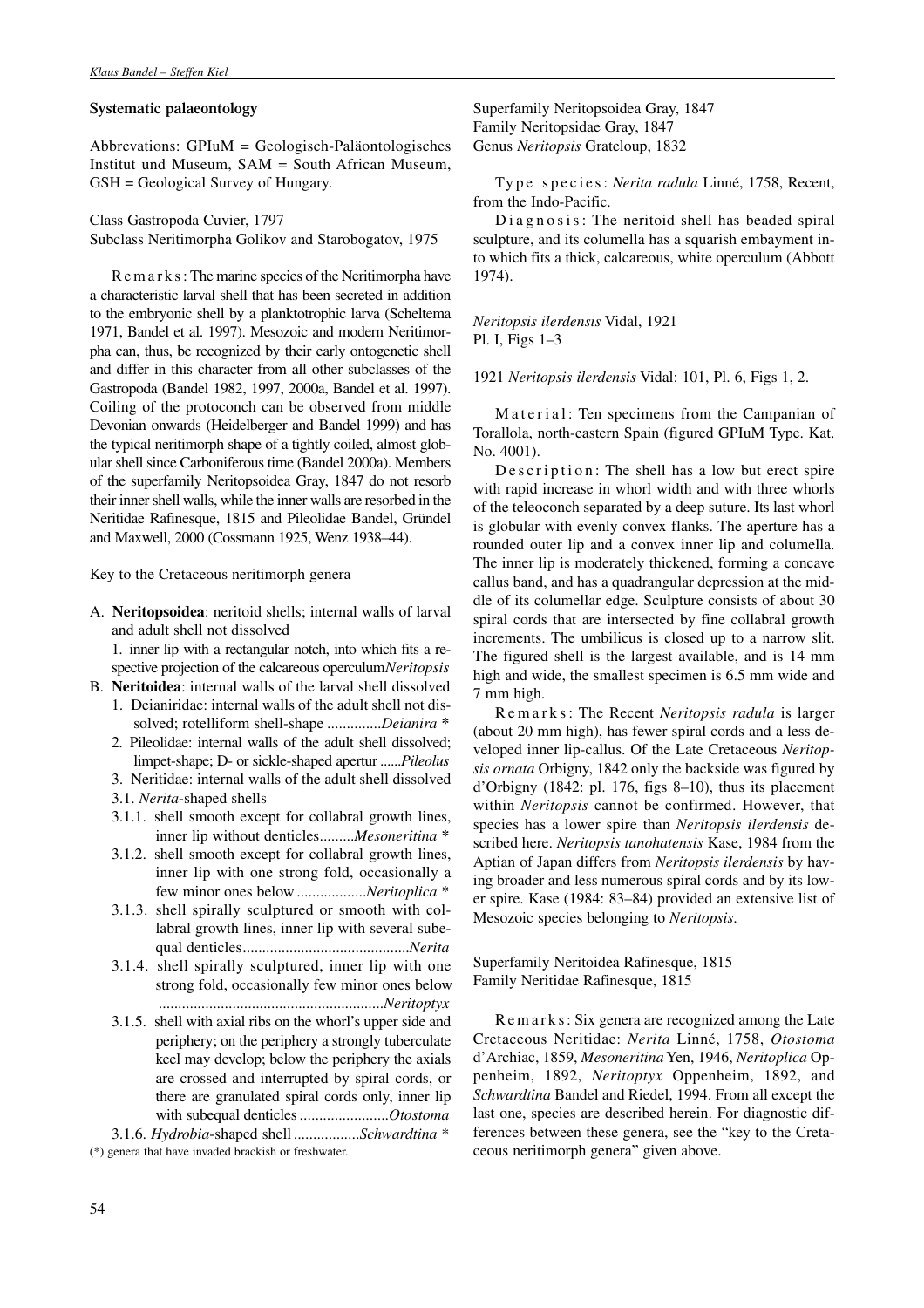Genus *Nerita* Linné, 1758

Type species: *Nerita peloronta* Linné, 1758, by subsequent designation (Montfort 1810), Recent, from the Caribbean Sea.

De scription: The outline of the shell is oval to globular with a low spire. The sculpture consists of weakly to strongly developed spiral lines or ridges. The callus of the inner lip may show ridges and tubercles or may be smooth. Its columellar edge has few more or less well developed denticles, the interior of the outer lip may be smooth or crenulated. All internal walls are dissolved and the shell consists of a calcitic outer layer and an aragonitic inner layer.

R e m a r k s : Squires (1993) introduced the subgenus *Nerita* (*Bajanerita*) Squires, 1993 based on a species from the Late Cretaceous of Punta Banda in northwestern Baja California, Mexico. But the type species of *Bajanerita* shows a strong columellar fold and it must thus be considered a synonym of *Neritoplica* (Kiel and Aranda-Manteca 2002).

Seven Late Cretaceous species are considered by us to belong to *Nerita*. Two of them are spirally sculptured, the others are smooth. The oldest spirally sculptured species is *Nerita umzambiensis* Woods, 1906 from the Santonian/Campanian Umzamba Formation in South Africa. The next oldest is *Nerita gemmata* Pethö, 1906 from the Maastrichtian of the Fruska Gora Mountains in Serbia (Pethö 1906: 126, textfig. 3). The spirals of *N. gemmata* are stronger and have stronger tubercles than in *Nerita umzambiensis* and it has only four denticles on the inner lip. The drawings of *Nerita cingulata* Reuss, 1854 provided by Reuss (1854: pl. 29, fig. 6a, b) and Weinzettl (1910: pl. 3, fig. 10) both show a *Nerita*-like shell but neither author figured the aperture. This species could also represent a member of *Neritopsis*.

The oldest smooth species is *Nerita kaffraria* Woods, 1906 from the Santonian/Campanian Umzamba Formation in South Africa. It has six denticles on the columellar edge of the inner lip with the central ones being stronger than the outer ones; the inside of the outer lip shows many fine denticles. Their exact number remains uncertain but there are certainly more than six. A very similar or perhaps identical species was described as *Nerita subcompacta* Trechmann, (1927: 35, pl. 4, figs 34–35) from Jamaica. According to the description *N. subcompacta* has a smooth surface with irregular growth lines, and the columellar edge bears six denticles of which the central ones are the strongest. The drawing, however, is not very meaningful. Trechmann (1927) was somewhat uncertain about the age of this species and tentatively suggested "Middle Senonian". It is thus of similar age and similar shape to *N. umzambiensis*. These species are likely to be conspecific. This would indicate that Cretaceous species had a similar wide distribution to modern Indopacific species of the genus *Nerita*, which in some cases ranges from Hawaii in the East to the shores of East Africa in the West, and from Jordan in the North to Australia in the South (Abbott and Dance 1982, own obs.).

Two species occur in the Campanian of Torallola, northern Spain. *Nerita* cf. *bergadana* Vidal, 1921 differs from *N. kaffraria* by the possession of eight denticles on the columellar edge of the inner lip that are arranged into two groups of four denticles each, with a slightly larger interspace between the two groups than between the denticles of each group; the interior of the outer lip is smooth. The newly introduced *N. squiresi* has six denticles on the columellar edge, and they are arranged into two groups as in *N.* cf. *bergadana* but the interior of the outer lip bears six equally sized denticles while *N.* cf. *bergadana* has a smooth keel here.

Squires and Saul (2001: 49, figs 3.1–5) described a neritid as *Otostoma sharonae* Squires and Saul, 2001 from the Campanian/Maastrichtian of southern California. This species is smooth except for fine collabral growth lines and thus belongs to *Nerita* rather than the strongly ribbed genus *Otostoma*. *Nerita sharonae* strongly resembles *N. squiresi* from the Campanian of Spain but differs slightly in size, in the height of the spire, and in its denticles on the columellar edge, which are equally distributed and not arranged into groups.

In the Maastrichtian of Paita in northern Peru occurs *N. jayanca* Olsson, 1944 which has four or five denticles on its inner lip, and the inside of the outer lip is crenulated (Olsson 1944: 67, Pl. 9, figs 6, 7).

*Nerita umzambiensis* Woods, 1906 Pl. I, Figs 4–5

1906 *Nerita umzambiensis* Woods: 311, Pl. 37, Figs 14, 15. 1930 *Nerita umzambiensis* Woods – Rennie: 209, Pl. 24, Figs 6, 7.

Material: Three specimens from the Santonian/Campanian Umzamba Formation in south-eastern South Africa (figured SAM-PCP 18135).

Description: The thick semi-ovate shell is wider than high and has a low, flattened spire. The last whorl is large, inflated, and somewhat flattened posteriorly and rounded anteriorly. The aperture is nearly semicircular with a rounded outer lip. The inner lip is slightly convex and its columellar edge shows six subequal denticles of which the basal one is slightly smaller than the others. The shell surface is ornamented by a reticulate pattern of collabral growth lines crossed by numerous spiral cords. The figured shell is 18 mm high and 19 mm wide, the smallest shell is 15 mm high and 17 mm wide.

R e m a r k s : The specimens figured by Woods (1906) and Rennie (1930) all have a corroded outer side, which makes them appear smooth. A better preserved specimen collected by us shows typical *Nerita*-like spiral sculpture. But even in their corroded stage, they can clearly be distinguished from the smooth *Neita kaffraria* (Woods 1906) from the same outcrop. That species has a flat top and an angular periphery, while *Nerita umzambiensis* has a somewhat elevated spire and a rounded periphery without angulation.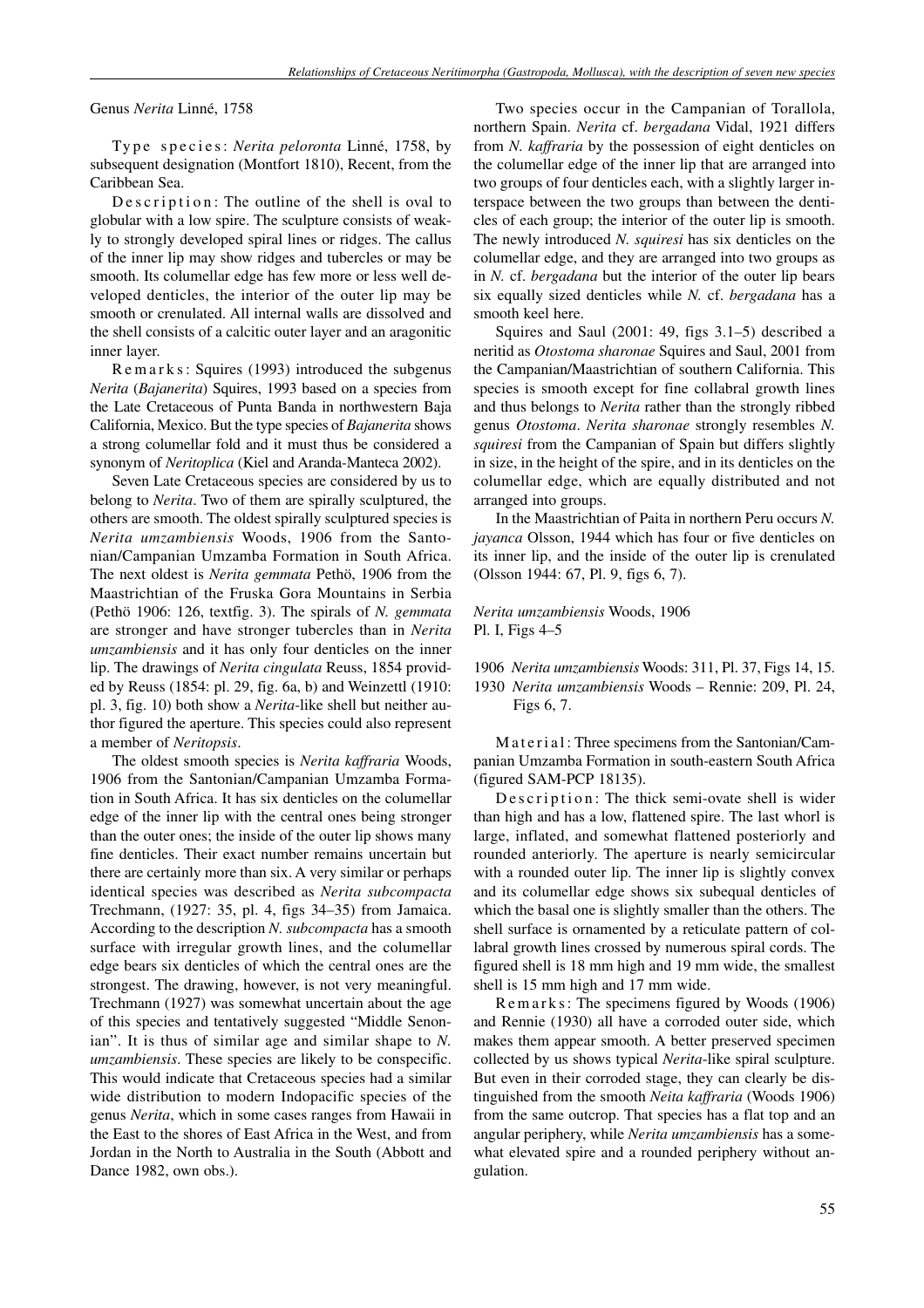*Nerita kaffraria* Woods, 1906 Pl. I, Figs 6–7

1906 *Nerita kaffraria* Woods: 311, Pl. 37, Fig. 16 1930 *Nerita kaffraria* Woods – Rennie: 209, Pl. 24, Fig. 5

Material: Four specimens from the Santonian/Campanian of the Umzamba Formation in south-eastern South Africa (figured SAM-PCP 18136).

De scription: The shell is semi-globular with an indistinct, flat spire. Its last whorl is very large, inflated, and has the posterior part flattened, the median part convex and rounded, and the anterior part somewhat produced. The aperture is large and rounded with a thin outer lip and a smooth inner lip. The latter is smooth, nearly flat and depressed below the level of the outer lip. Its inner margin is rather coarsely denticulate. The six apertural denticles are arranged in two groups of three denticles with a slightly larger interspace between the groups than between the denticles of each group. One individual shows an exterior color pattern, which consist of two spiral bands of dark maculations on a light grey background. The figured shell is 10 mm high and 16 mm wide, the smallest specimen is 7 mm high and 9 mm wide.

Remarks: Differences from other Late Cretaceous species of *Nerita* are outlined in the "Remarks" on *Nerita*.

*Nerita* cf. *bergadana* Vidal, 1921 Pl. I, Figs 8–10

1921 *Nerita bergadana* Vidal, Pl. 6, Figs 15, 16 1948 *Nerita bergadana* Vidal – Bataller: 32, Fig. 489

Material: One specimen from the Campanian of Torallola, north-eastern Spain (GPIuM Type Kat. Nr. 4003).

De scription: The smooth neritiform shell has a flat spire and consists of about three teleoconch whorls. The inner lip is callus-covered and the columellar edge bears eight denticles which are arranged into two groups of four denticles each, with a slightly larger interspace between the groups than between the denticles of each group. The outer denticles are smaller than the inner ones. The interior of the outer lip shows a smooth keel. The shell is 17 mm high and 20 mm wide.

Remarks: Nothing is known about the dentition of the columellar edge of the specimens described by Vidal (1921), thus its assignment to that species remains tentative. Differences from other Late Cretaceous species of *Nerita* are outlined in the "Remarks" of *Nerita*.

*Nerita squiresi* n. sp. Pl. I, Figs 11–13

Holotype: GPIuM Type Kat. Nr. 4002, figured on Pl. I, Figs. 11-13.

Paratypes: GPIuM Type Kat. Nr. 4018, 4019.

Type locality and strata: The Campanian marls of the Puimanyons Olisthostrome exposed in the valley system around Toralloa, Toralla and Sensui in the vicinity of Pobla de Segur, north-eastern Spain.

Etymology: Named after Richard Squires, Northridge, USA, who is working on fossil molluscs from the Pacific slope of North America.

M a t e r i a l : Three specimens from the type locality.

D i a g n o s i s : This *Nerita* has a slightly erect spire, six denticles on the columellar edge which are arranged into two groups with three denticles each, and there are six equally sized denticles on the interior of the outer lip.

Description: The neritiform shell consists of about two whorls that increase in size rapidly. The spire is little erect and the whorls are smooth except for fine collabral growth lines. The callus on the inner lip is squarish and smooth. The columellar edge is slightly convex and bears six denticles of which the basal one is smaller than the others. They are arranged in two groups with three denticles each, having a slightly larger interspace between the groups than between the denticles of each group. The interior of the outer lip shows six equally sized denticles. The holotype is 10 mm high and 11 mm wide, the two paratypes are 11 mm high and 12 mm wide, and 10 mm high and wide respectively.

R e m a r k s : This species appears very closely related to *N. sharonae* (Squires and Saul 2001), it differs only by having a slightly erect spire, by being smaller (*N. sharonae* growth up to 19 mm in height), and by having the denticles on the columellar edge arranged into two groups, while they are equally distributed in *N. sharonae*. Differences from other Late Cretaceous species of *Nerita* are outlined in the "Remarks" on *Nerita*.

# Genus *Otostoma* d'Archiac, 1859

Type species: *Nerita rugosa* Hoenighaus, 1830, by subsequent designation (Douvillé 1904). Squires and Saul (1993) have extensively discussed the nomenclatural history of the type species of *Otostoma*.

Diagnosis: According to Pethö (1906), the *Nerita*shaped shell has a depressed spire and rapidly expanding whorls. The ornament consists of axial ribs above the periphery, below the periphery the axial ribs may be broken or crenulated, and they eventually die out before reaching the base. The periphery itself may be developed as an angulation or as a strongly tuberculated keel. The semilunular aperture is provided with an expanded and thickened inner lip which bears strong subequal denticles on its columellar edge.

R e m a r k s : There have been different opinions regarding the validity of subgeneric divisions within *Otostoma*. Cossmann (1925), Wenz (1938–44), and Knight et al. (1960) considered *Corsania* Vidal, 1917 a synoym of *Otostoma*, while Bataller (1949) and Cushing Woods and Saul (1986) regarded *Corsania* as full genus. It was introduced for species which have the axial ribs raised when they cross the peripheral edge and the basal edge, and end before passing onto the base. The subgenus *Otostoma (Otostoma)* would be used for species that are more rounded in shell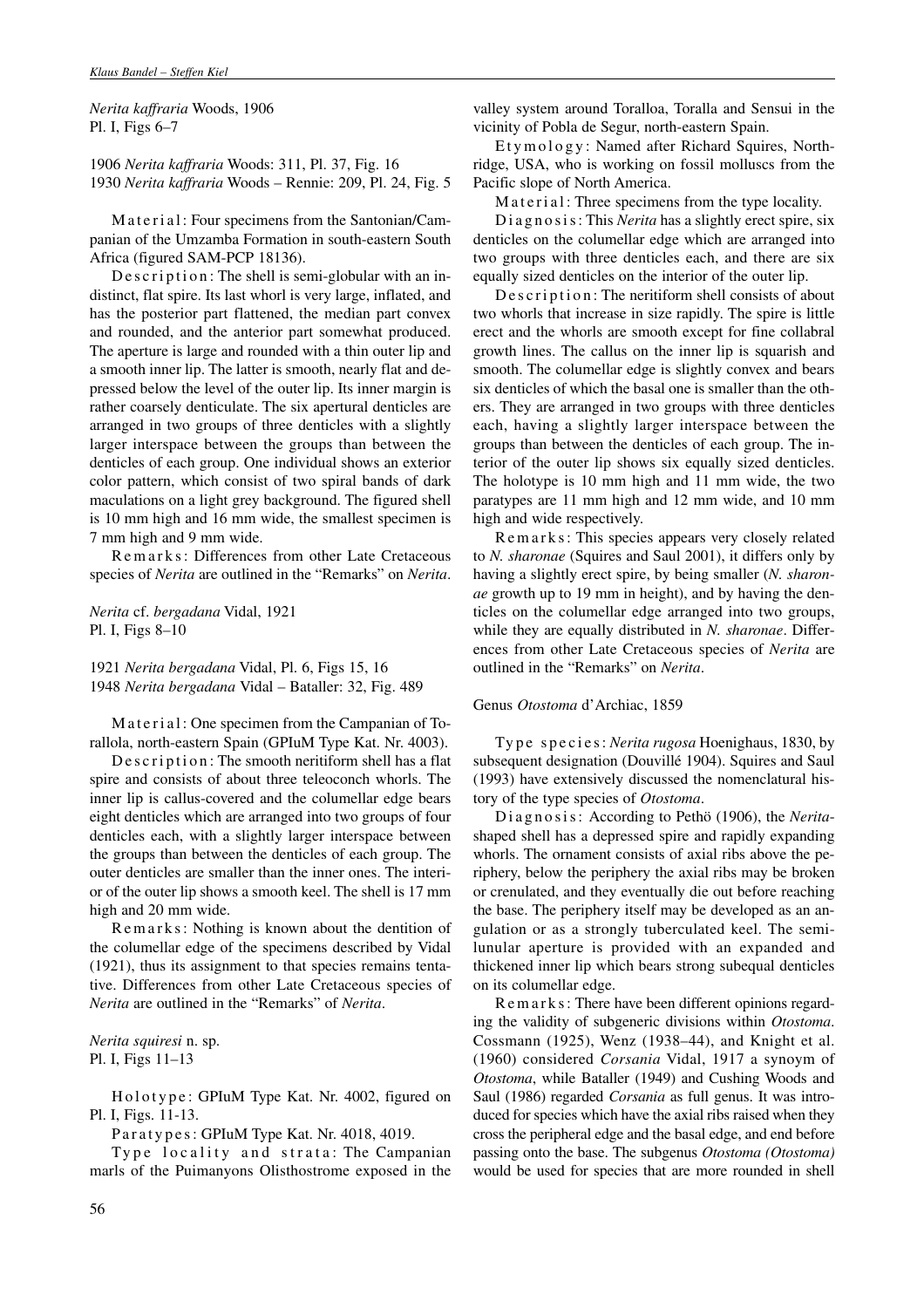shape and without a peripheral keel. However, in the case of *Otostoma divaricata* (d'Orbigny, 1842) described below, the younger growth stages could be considered to represent a species of *Otostoma* s.str., while later stages have changed into *O*. (*Corsania*) (see Pl. II, Figs 4–6). Thus, *O*. (*Corsania*) represents only a late adult growth stage of *Otostoma* s.str. Therefore we follow Cossmann (1925), Wenz (1938–44), and Knight et al. (1960) and consider *Corsania* a junior synonym of *Otostoma*.

*Damesia* Holzapfel, 1888 was introduced as a genus within the Neritidae, and was considered a subgenus of *Otostoma* by Wenz (1938-44). However, Dockery (1993) illustrated the sinistrally coiled protoconch of *Damesia* and thus showed that *Damesia* represents a *Nerita*shaped allogastropod and belongs to the subclass Heterostropha.

Still problematic is the position of *Lyosoma* White, 1880, which is based on some poorly preserved specimens from the Jurassic of Utah, USA. Zittel (1882) and Fischer (1880–1887) treated *Lyosoma* as a synonym of *Otostoma*, while it was listed as a subgenus of *Otostoma* by Wenz (1938–1844). According to Sohl (1965) its smooth inner lip represents the diagnostic difference from *Otostoma* sensu strictu. However, this could be a preservation artifact. Pethö (1906) pointed out that the resorbtion of the inner walls has never been investigated in species of *Lyosoma* and left its systematic position open.

# *Otostoma divaricata* (d'Orbigny, 1847) Pl. II, Figs 1–6, 10–11

1847 *Nerita divaricata* d'Orbigny: Figs 43–44

1906 *Nerita* (*Otostoma*) *divaricata* d'Orbigny – Pethö: 127, Pl. 9, Figs 11–17

Material: 30 specimens from the Campanian of Torallola, north-eastern Spain (figured GPIuM Type Kat. Nr. 4004–4007, 4009).

Description: The thick-walled, neritiform shell is as wide as high, and consists of about three whorls of the teleoconch. The periphery as well as the sides are rounded. Sculpture consists of fine axial ribs which increase in size with shell growth. The late whorls have fine collabral ribs between the larger ones and the ribs often turn into blunt tubercles on the shoulder of the whorls. Granular spirals are present only on the lower half of the whorls. The callus of the inner lip is flat and slightly concave toward its anterior portion, covering much of the flatted base. The denticles on the straight or slightly convex columellar edge vary in number from seven to ten and decrease in size from the centre to the margins. The specimen illustrated in Pl. 2, Figs 1–3 is 13 mm high and wide, the largest specimen is 16 mm high.

R e m a r k s : *Otostoma marcouana* (Cragin, 1895) from the Albian of Texas is quite similar to *O. divaricata* but the American species appears to have stronger spiral cords on its base (see Akers and Akers 1997: 51, fig. 30). The Indian *Otostoma coralina* (Stoliczka, 1868) from the

Campanian of the Trichinopoly Group is also similar but differs in having a lower spire (see Bandel 2000b: 72, pl. 1, fig. 6). *Otostoma vidali* n. sp. described below differs by having a peripheral ridge and bifurcating axial ribs.

*Otostoma vidali* n. sp. Pl. II, Figs 7–9

1966 *Nerita* cf. *douvillei* Vidal – Quintero and Revilla: 47, Pl. 7, Figs 3–5

H o l o t y p e : GPIuM Type Kat. Nr. 4008, illustrated on Pl. II, Figs 7–9.

Paratype: GPIuM Type Kat. Nr. 4020.

Type locality and strata: The Campanian marls of the Puimanyons Olisthostrome exposed in the valley system around Toralloa, Toralla and Sensui in the vicinity of Pobla de Segur, north-eastern Spain.

E t y m o l o g y : In honour of Luis Mariano Vidal who described many gastropods from the Cretaceous of Catalonia.

Material: 15 specimens from the type locality.

Diagnosis: The neritiform shell has an angular whorl periphery, and is sculptured by axial ribs that bifurcate below the angulation. The inner lip is almost straight and has six to eight subequal denticles.

De scription: The thick-walled neritiform shell consists of about four whorls of the teleoconch. The early teleoconch whorls are ornamented by fine axial ribs and show a peripheral angulation. On later whorls the ribs become stronger above the periphery, and bifurcate below. The aperture is D-shaped, its columellar edge is almost straight and shows six to eight denticles. The callus of the inner lip is often depressed on its lower side. The holotype is 12 mm wide and 10 mm high, the paratype is 18 mm high and 20 mm wide.

R e m a r k s : *O. douvillei* described by Vidal (1917) from the lower Cretaceous of Montsech (northern Spain) differs from *O. vidali* n. sp. by having the crests of the ribs elevated above the spire. The Mexican *O. allisoni* (Saul and Squires, 1997) differs from *O. vidali* by having finer sculpture, and *O. divaricata* from the Spanish Campanian has rounded whorl in contrast to the angular ones of *O. vidali* n. sp.

# Genus *Neritoplica* Oppenheim, 1892

Type species: *Neritina uniplicata* Sowerby, 1823 (= *Neritina globulus* Deshayes, 1824), by subsequent designation (Wenz 1929: 2895), from the upper Paleocene of the Paris Basin.

Diagnosis: The smooth neritinid shell has an oblique, semicircular aperture that has a strong fold on the apical side of the columellar edge of the inner lip that continues into the shell's interior. Some weak denticles may be present below (Oppenheim 1892).

R e m a r k s : The newly described *N. oppenheimi* from the Campanian of Spain differs from all other members of *Neritoplica* known to us by its sharp peripheral keel. The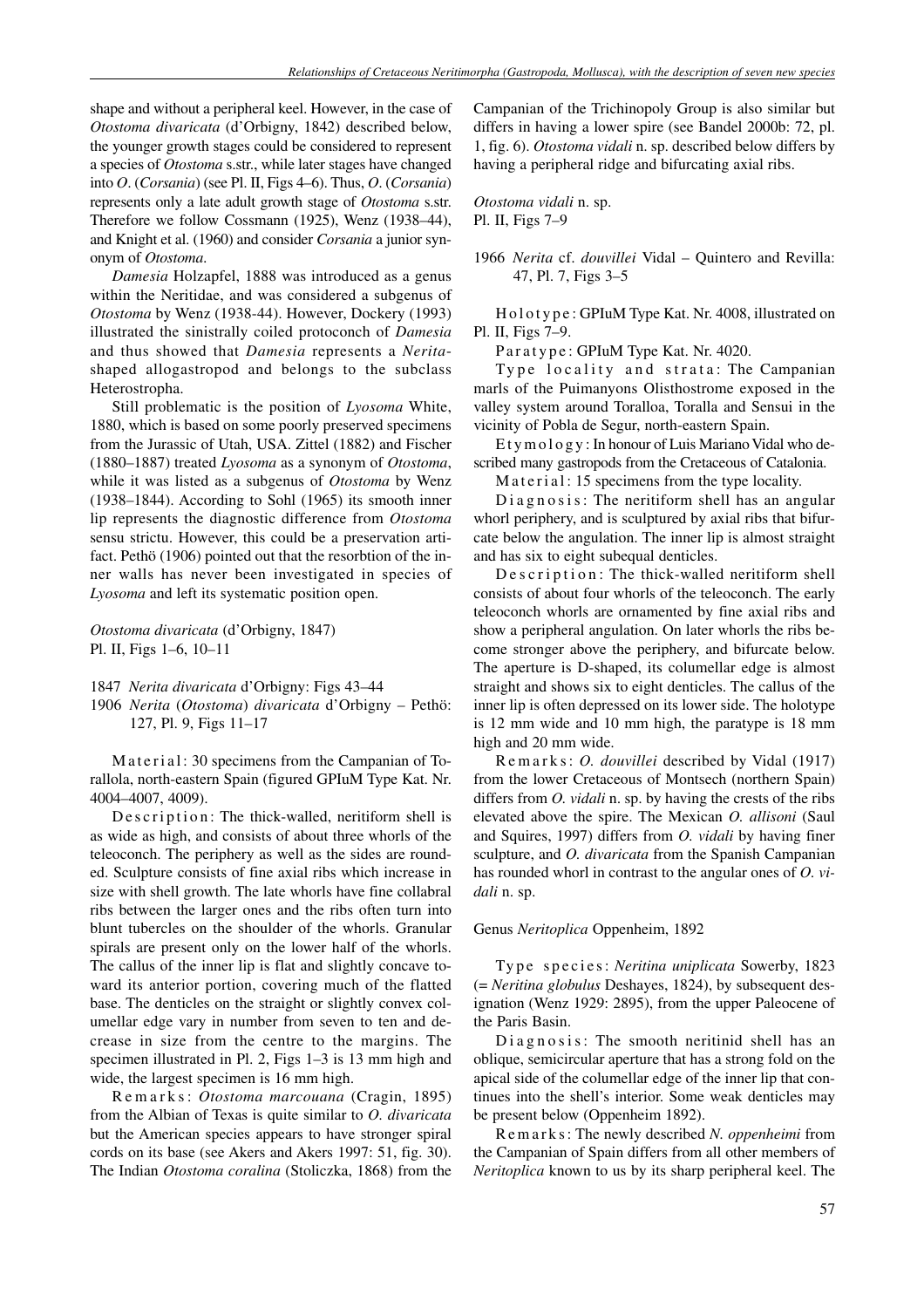second new species, *N. dockeryi* from the Coffee Sand Formation in Tennessee, USA, shows almost convolute coiling and is globular in shape. The third new species described herein, *N*. *trochispira*, is very similar to *Neritina loganensis* Erickson, 1974 from the Maastrichtian of the Fox Hill Formation in North Dakota (Erickson 1974: 163, pl. 14, figs 7–9). This author pointed out that the upper denticle on the columellar edge of the inner lip is stronger than the lower two, thus, that species most probably belongs to *Neritoplica*. It resembles *N. trochispira* in general shape and even has a similar sinus in the left margin of the inner lip callus, but it appears to have a broader spire and the lower two denticles on the columellar edge are stronger. Additionally, *Neritoplica loganensis* has a straight columellar edge, while that of *N. trochispira* is slightly concave. According to Erickson (1974) *N. loganensis* resembles *Neritoplica pisum* (Meek, 1873) from the Turonian of Coalville in Utah, USA, which has four columellar denticles, of which the uppermost is the strongest. A poorly preserved Albian/Cenomanian species from Austria was described as *Neritoplica* sp. by Kollmann (1982: pl. 6, figs 77–78). It appears to have only one columellar denticle and the whorls seem subsuturally constricted. In contrast to the species discussed so far, *N. matheroni* Oppenheim, 1895 has a blunt spire and well-rounded whorls (Kowalke and Bandel 1996: pl. 1, fig. 2).

*Neritoplica dockeryi* n. sp. Pl. II, Figs 12–14

?1993 *Neritina* sp. Dockery: 44, Pl. 4, Figs 3–4

H o l o t y p e : GPIuM Type Kat. Nr. 4010, illustrated on Pl. II, Figs 12–14.

Type locality and strata: The Coon Creek Tongue of the Ripley Formation, Union County Lake, Mississippi, USA, Early Maastrichtian.

Etymology: Named for David T. Dockery III who described many of the fossil gastropods of Mississippi and who helped to collect this species.

Material**:** One specimen from the type locality.

Diagnosis: This *Neritoplica* is tightly coiled, globular, and shows one columellar plate in a posterior position and one minor fold at the base of the columella.

De scription: The globular neritid shell is very tightly coiled, almost convolute, and is smooth on its outer side. The columella is concave, has one plate in posterior position, is smooth below, and has a minor fold at its base. The shell is pale brown and shows three dark-brown spiral stripes and irregular white splotches. The holotype is 13 mm high and has a diameter of 12 mm.

R e m a r k s : Dockery (1993: 44) described two specimens to have a non-denticulate columellar edge. Since his specimens are from the same locality as our individual, show the same tight coiling and the same colour pattern, we consider them to represent the same species. For diagnostic characters see the "Remarks" about *Neritoplica*, above.

*Neritoplica oppenheimi* n. sp. Pl. II, Figs 15–17

Holotype: GPIuM Type Kat. Nr. 4011, illustrated on Pl. II, Figs 15–17.

Type locality and strata: The Campanian marls of the Puimanyons Olisthostrome exposed in the valley system around Torallola, Toralla and Sensui in the vicinity of Pobla de Segur, north-eastern Spain.

Etymology: Named in honour of Paul Oppenheim, for his excellent work on Cretaceous and Tertiary neritid gastropods.

Material: 13 specimens from the type locality.

Diagnosis: The smooth neritiform shell has a peripheral keel which disappears on the last half whorl. The columellar edge of the inner lip has one strong fold in an apical position and is otherwise smooth.

De s c ription: The spherical shell consists of the protoconch and about three whorls of the teleoconch, which increase in width quite rapidly. The spire is low and there is a peripheral keel which disappears on the last half whorl. Ornament consists of fine growth lines, one specimen shows a colour pattern of irregular, small white spots on a brown background. The inner lip is formed by a broad, flattened callus with a columellar edge bearing one large plication on its apical portion. The holotype is 10 mm high and 11 mm wide, the largest specimen is 12 mm high and 13 mm wide.

R e m a r k s : For diagnostic characters see the "Remarks" about *Neritoplica*, above.

*Neritoplica trochispira* n. sp. Pl. II, Fig. 18

H o l o t y p e : GPIuM Type Kat. Nr. 4012, illustrated on Pl. II, Fig. 18.

Type locality and strata: The Campanian marls of the Puimanyons Olisthostrome exposed in the valley system around Toralloa, Toralla and Sensui in the vicinity of Pobla de Segur, north-eastern Spain.

Etymology: Named according to its trochiform spire.

Material: One specimen from the type locality.

 $Diagonosis: The smooth neritiform shell has a$ trochiform spire and well-rounded whorls. The smooth inner lip callus bears one strong apical fold on the slightly concave columellar edge and two minor denticles below.

Description: The teleoconch consists of about three volutions which increase rapidly in size. The spire is trochiform and the body whorl is sculptured with fine, transverse growth lines. The inner lip callus is smooth, the columellar edge is slightly concave and possesses a strong denticle on its apical side, and two minor denticles below it. The shell is 7 mm high.

R e m a r k s : For diagnostic characters see the "Remarks" about *Neritoplica*, above.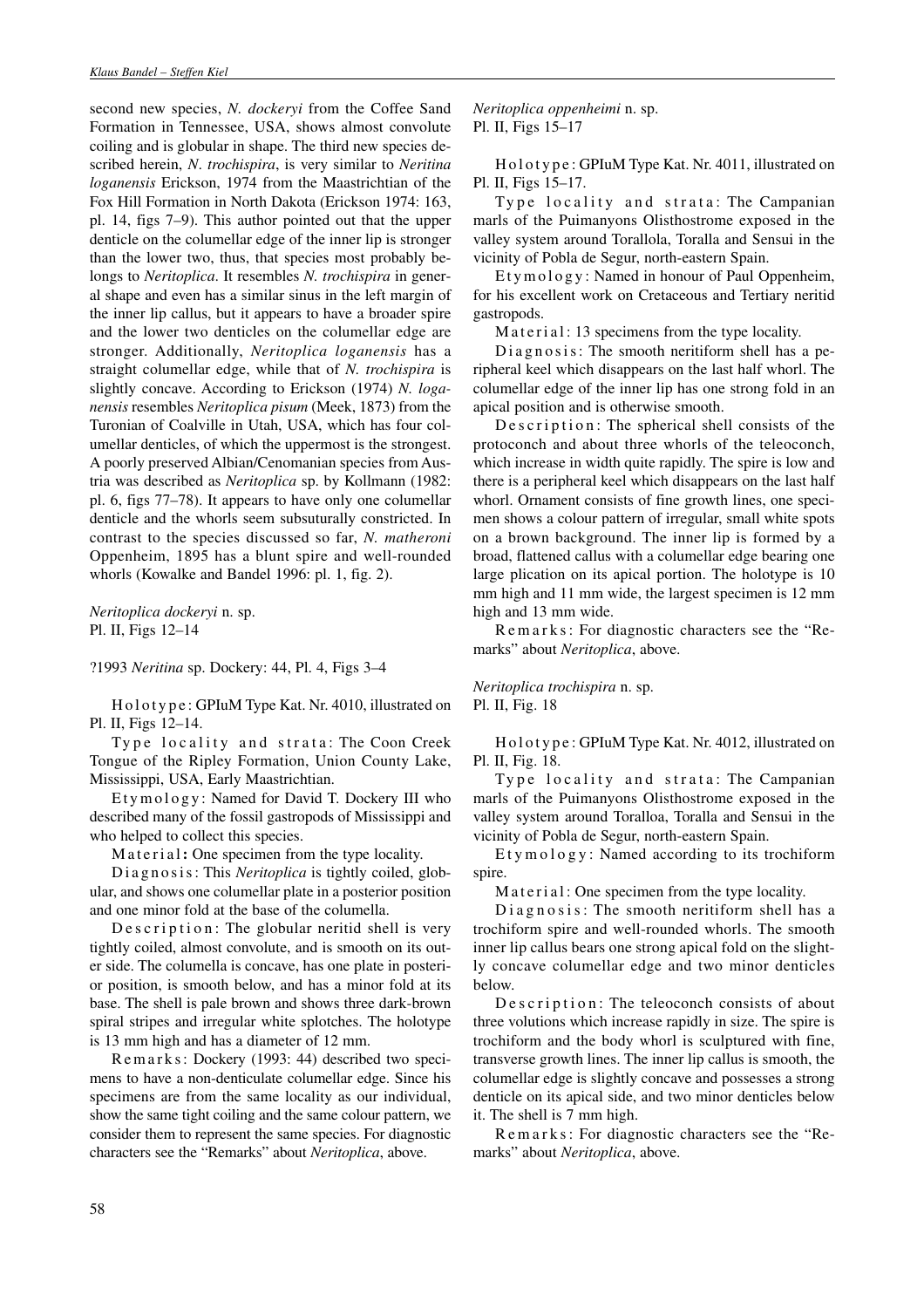Genus *Neritoptyx* Oppenheim, 1892

Type species: *Nerita goldfussi* Keferstein, 1829 (non Zekeli, 1852), by original designation (Oppenheim 1892: 773, pl. 36, fig. 5), from the Gosau Formation, Austria.

Diagnosis: The neritiform shell is ornamented by spiral ribs crossed by collabral growth elements in a regular way, and there is one fold on the columellar edge of the inner lip (Oppenheim 1892).

Remarks: Cossmann (1925) as well as Wenz (1938–44) considered the type species of *Neritoptyx*, *Nerita goldfussi*, to be a species of *Neritopsis*. This is not the case, as Kowalke and Bandel (1996) pointed out that *Neritoptyx* dissolves its internal wall and is, therefore, a member of the Neritidae.

*Neritoptyx reticulirata* (Dockery, 1993) Pl. II, Figs 19–20

1993 *Nerita reticulirata* Dockery: 43, Pl. 1, Figs 18–20; Pl. 2, Figs 1–2.

Material: Ten specimens from the Campanian Coffee Sand member of the Ripley Formation, USA (figured GPIuM Type Kat. Nr. 4013–4014).

Diagnosis: A *Neritoptyx* with the first two whorls of the teleoconch smooth, then starts a sculpture of 20 or more spiral cords and fine axial growth laminae. The spire is low but erect, and the inner lip of the aperture bears one columellar fold.

Description: The shells have a smooth protoconch and a strongly lirate teleoconch with a single denticle on the upper part of the inner lip. The protoconch is spherical and consists of several whorls overlapping each other strongly and measures about 0.15 mm in diameter. The early teleoconch is almost smooth, apart from fine, closely spaced growth laminations. A first spiral lira is present here but is covered by the succeeding whorl. Spiral lirae appear abruptly after two smooth whorls. These lirae number 20 or more in the adult and form a reticulate pattern with fine simple growth laminae crossing them. The aperture is semicircular and the inner lip bears a columellar fold. The figured shells are 4 mm high.

R e m a r k s : This American species resembles the type species but differs by lacking spiral sculpture on the first two whorls of the teleoconch. The French *Neritoptyx renauxiana* (d'Orbigny, 1842: pl. 176, figs 5–7) differs by having a more roundish aperture.

#### Genus *Mesoneritina* Yen, 1946

Type species: *Neritella nebrascensis* Meek & Hayden, 1861, by original designation, from the early Cretaceous of Nebraska, USA.

Diagnosis: "Shell of small size, moderately thick, with a small but slightly raised spire and rapidly dilated body whorl. Whorls smooth except for weak growth lines and scarcely convex, marked by irregular zigzag colour patterns. Aperture broadly ovate, outer lip thin, columellar area nearly flat, well defined, thickened, and smooth, with a blunt and almost straight edge." (Yen 1946: 7).

R e m a r k s : *Mesoneritina* differs from *Neritina* by its smooth columellar edge of the inner lip, while *Neritina* has denticles there. *Neritoplica* differs from *Mesoneritina* by its strong fold on the columellar edge of the inner lip.

*Mesoneritina ajkaensis* n. sp. Pl. III, Figs 1–6

H o l o t y p e : K 2948A, GSH, Budapest, figured on Pl. III, Figs 1–3.

Paratype: K 2948B, GSH, Budapest, figured on Pl. III, Figs 4–6.

Type locality and strata: The Ajka Coal Formation in the Csingertal, near Ajka (Bakony Mountains), Hungary.

Etymology: Named after the Ajka Mountains in Hungary, where this species was found.

Material: Two specimens collected by M. Hantken, were loaned by the Geological Survey of Hungary.

Diagnosis: This *Mesoneritina* is wider than high, has a thin and narrow callus pad on its inner lip, the columellar edge of the inner lip is straight and has wellrounded apical and basal margins, and the interior of the outer lip is smooth.

De s c r i p t i o n : The low-spired neritinid shell has little more than two rapidly expanding whorls, a smooth surface, and has color patterns of zigzag stripes and spiral lines. The aperture is almost quadrangular with a rounded outer side, has a narrow callus pad with a smooth and straight columellar edge on the inner lip, and a simple outer lip. The holotype is 6 mm wide, the paratype is 4.5 mm wide.

R e m a r k s : *Mesoneritina subhercynica* (Mertin, 1939) from the "lower Senonian" of Quedlinburg near the Harz Mountains in Germany (Mertin 1939: 197, pl. 4, figs 3a–c) differs by having a narrower aperture with a much larger callus pad on the inner lip.

# **Family Pileolidae Bandel, Gründel and Maxwell, 2000**

R e m a r k s : This family contains limpets with more or less well developed radial sculpture, a subcentral apex and a basal plate which has a relatively small, more or less Dshaped aperture (Bandel, Gründel and Maxwell 2000). The Neogene to Recent neritimorph limpet family Phenacolepadidae differs by having the inner lip totally reduced (see Scott and Kenny 1998, Bandel 2001). In the *Septaria* group of the Neritinidae the shell is usually smooth and the aperture is very wide in contrast to the narrow ones of the Pileolidae (Bandel 2001).

# Genus *Pileolus* Sowerby, 1823

Type species: Pileolus plicatus Sowerby, 1823, by original designation, from the Bathonian of England.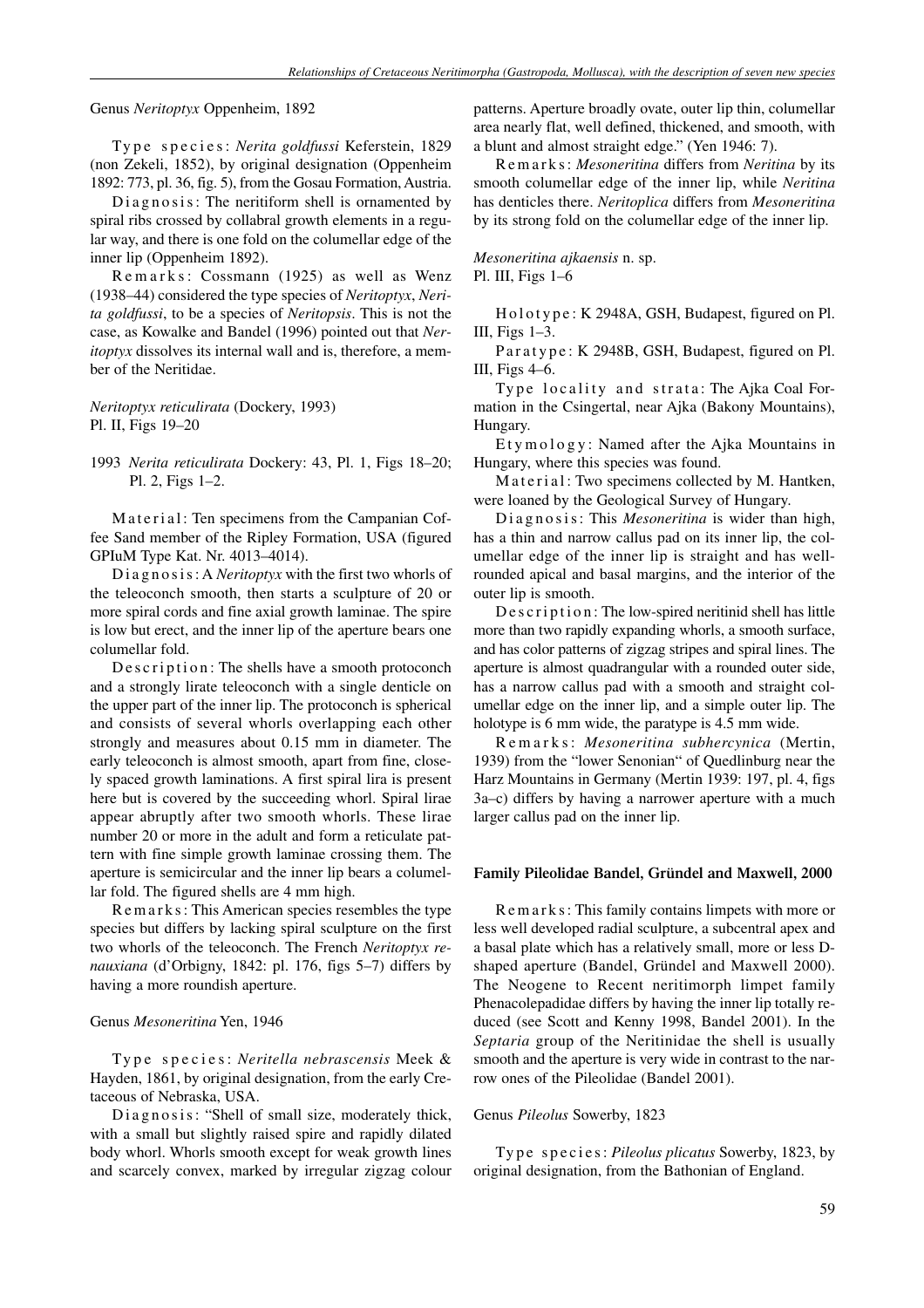Diagnosis: A limpet-shaped shell with subcentral apex, radial sculpture and a D-shaped aperture.

R e m a r k s : A steinkern of a *Pileolus* specimen from the Upper Jurassic of Laisacker, Germany is documented here on Pl. III, Fig. 10. It shows that the protoconch of *Pileolus* had dissolved internal walls. This feature is characteristic for members of the Neritoidea and confirms the placement of *Pileolus* within this superfamily.

*Pileolus ponsi* n. sp. Pl. III, Figs 7–9

H o l o t y p e : GPIuM Type Kat. Nr. 4016, illustrated on Pl. III, Figs 7–9.

Type locality and strata: The Campanian marls of the Puimanyons Olisthostrome exposed in the valley system around Toralloa, Toralla and Sensui in the vicinity of Pobla de Segur, north-eastern Spain.

Etymology: Named after Jose Maria Pons from the Universidat Autonomia de Catalunia who introduced us to the Tremp Basin and the locality of Torallola.

Material: One specimen from the type locality.

Diagnosis: This *Pileolus* has numerous subequal ridges on its base perpendicular to the aperture and two ridges parallel to the aperture. The aperture is narrow and sickle-shaped, and located near the edge of the base. The radial ribs on the shell's outer side are prominent and their interspaces are each about three times as wide as one rib.

De s c ription: The small limpet has a circular base, a smooth, dome-shaped apex, and eleven almost equally strong radial ribs on the outer side of its shell. The narrow, sickle-shaped aperture has nine denticles on the inner lip: a central one and two rows of four denticles on each of its side. The remaining base has nine ribs at right angles to the aperture, and two ribs parallel to it, with a space between them next to the central tooth on the inner lip. The holotype has a diameter of 6.5 mm and is 3.5 mm high.

#### **Family Deianiridae Wenz, 1938**

Remarks: Oppenheim (1892) was the first to propose that *Deianira* should constitute its own family but did not provide a name. Wenz (1938-1844) therefore coined the family Dejaniridae, a spelling which later was corrected by Knight et al. (1960) to Deianiridae. Oppenheim (1892) suggested a systematic position of this taxon intermediate between Neritoidea and Helicinoidea. Pethö (1906) discussed *Deianira* according to his examinations of *D. bicarinata* (Zekeli) and *D. hörnesi* Stoliczka from the Gosau Formation in the northern Alps. He noted that these differ from the Neritidae in having a non-hollow inner space in the shell. He thus concluded that *Deianira* should be excluded from the Neritimorpha and placed near the Amphibolidae (Archaeopulmonata). Cossmann (1925) adopted this treatment. But Wenz (1938–4844) followed Oppenheim's (1892) placement and stated that the shape of the operculum places the genera related to *Dejanira* within the Neritoidea. Bandel and Riedel (1994) demonstrated that the protoconch of *Deianira* has dissolved inner walls and is quite similar in shape to that of *Nerita* or *Neritina.* They also showed that *Deianira* in fact has the columella dissolved, but fully grown specimens fill much of their internal shell lumen with shell material. The Deianiridae is here placed within the Neritoidea.

Böhm (1900: 194, text-fig. 6, pl. 5, figs 8, 8a) introduced *Myagrostoma* Böhm, 1900 for *Myagrostoma plexum* Böhm, 1900 from the Late Cretaceous of Syria, which he placed within the Neritidae. Wenz (1938–1844: 419, fig. 1021) followed this treatment. Böhm compared this species with *Deianira*, which has a similar shape and a similar dentition of the inner lip but differs by lacking the cancellate sculpture of *Myagrostoma*. He also compared it with the Triassic to Jurassic *Lissochilus* Pethö, 1882, which has similar sculpture but lacks columellar dentition. *Myagrostoma* possibly represents a deianirid with cancellate sculpture.

### Genus *Deianira* Stoliczka, 1859

Type species: *Rotella bicarinata* Zekeli, 1852, by original designation, from the "Edelbachgraben" near Gosau in Austria (Bandel and Riedel 1994).

 $Diagonosis: The teleoconch is of rotelliform shape,$ broader than high, with 3–4 dextral whorls, bordered by a carina. The spire is depressed or dome-shaped, the base is convex and there is no umbilicus. The aperture has an almost egg-shaped outline and is obliquely oriented and notched at the carina, with one or more columellar plaits. The protoconch is convolutely coiled, sculptured by axial ridges and its inner walls are resorbed (Bandel and Riedel 1994).

*Deianira matheroni* Vidal, 1874 Pl. III, Figs 11–13

#### 1874 *Deianira matheroni* Vidal, Pl. 3, Fig. 18

De s c ription: The rotelliform shell has a slightly elevated spire comprising three whorls, sculptured by oblique growth lines only. There are two peripheral ridges with a deep groove in between, the lower keel is the stronger one. The base is conical and smooth, the inner lip callus is very thick, the columellar edge possesses a strong apical fold and one minor one near the base. The figured specimen is 10 mm high and 13 mm wide.

Material: Six specimens from the Maastrichtian Arèn Sandstone near Isona in the Tremp basin in northeastern Spain (figured GPIuM Type Kat. Nr. 4017).

# **Discussion**

Only a few species of *Neritopsis* are known from the Cretaceous and they show a morphological range that is only slightly broader than today (Kase 1984). According to Wenz (1938–1944) and Kase (1984) the genus had its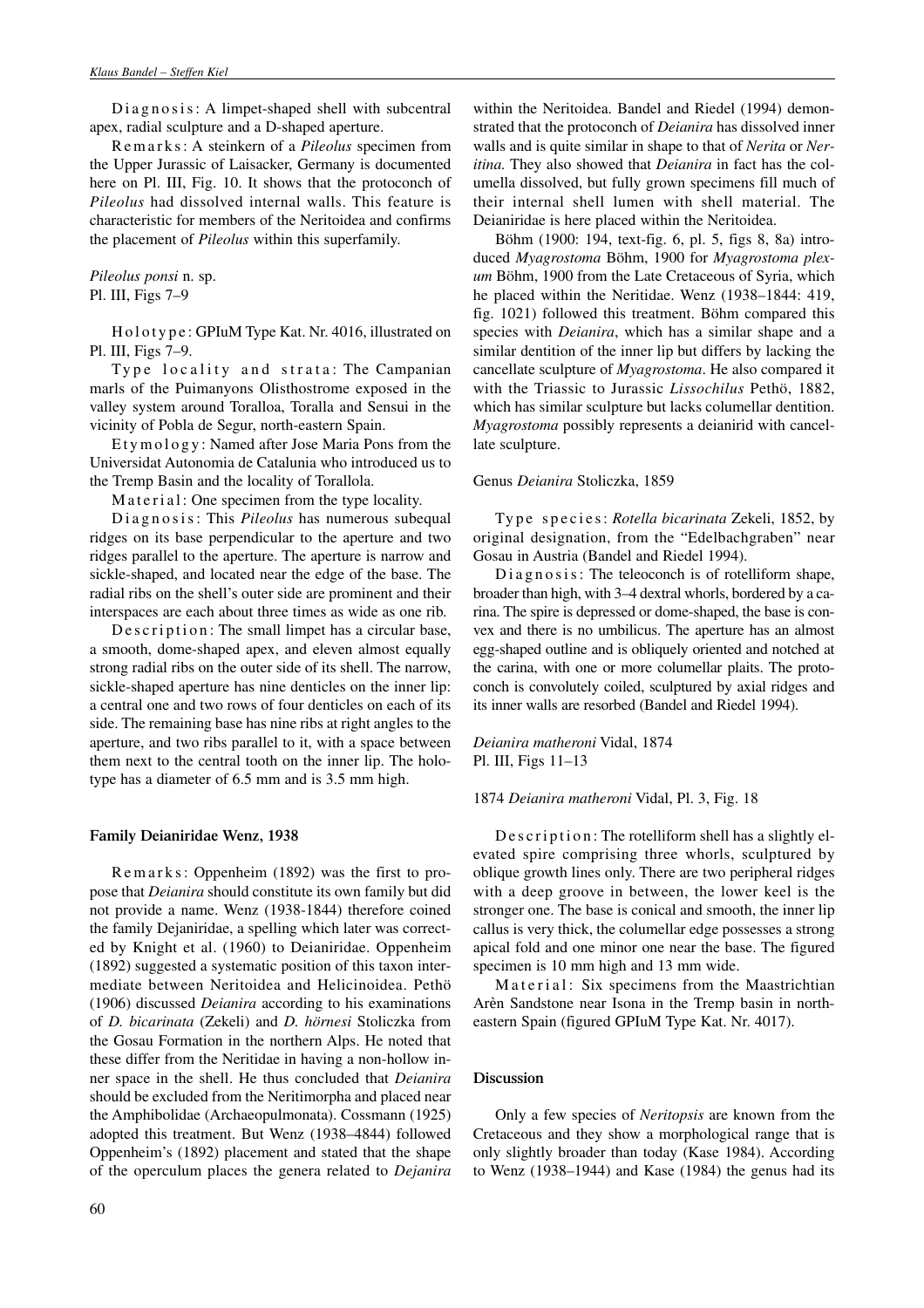heyday in the Jurassic. Kase (1984) discussed the neritopsids *Hayamia* and *Neritopsis* (*Hayamiella*) which were still present with a few species in the mid-Cretaceous, but seem to have disappeared in the Late Cretaceous. Also *Neritopsis* apparently had declined to a few relicts that time, but managed to survive until today.

The Pileolidae represent a distinct later Mesozoic family of neritoid limpets. Since the extant neritoid limpets of the Phenacolepadidae and the group related to *Septaria* all have a different morphology and cannot be derived from the Pileolidae, that group is considered extinct (Wenz 1938–1944, Sohl 1987, Bandel 2001). Species of the Pileolidae were most abundant in the Tethyan carbonate facies and are considered to have inhabited tropical lagoons (Sohl 1987, Mustafa and Bandel 1992).

Among the Neritidae, *Otostoma* is the most common genus in the Tethyan realm from the Aptian to the end of the Cretaceous. *Otostoma* shows a broad morphological range of form from well-rounded forms such as *O. divaricata* to those with a strong angulation formed by a heavily tuberculated peripheral ridge such as *O. japonica*. There are transitional forms between these two extremes so that the use of subgeneric divisions based on the peripheral keel appears inappropriate.

Among the seven Late Cretaceous species of *Nerita*, smooth-shelled species (five) are far more common than spirally sculptured ones (two). This is in contrast to the Recent conditions where spirally sculptured forms far outnumber the only smooth species *Nerita polita*. The earliest known species representing both ornamentation types which we were able to confirm occur in the Santonian of South Africa – an ancestor has not yet been identified. Bandel (2001) suggested that the smooth *Nerita polita* could actually belong in a separate genus *Dontostoma* Herrmannsen, 1847. However, new material of that species from Madagascar documented that spiral ornament is present in races or varieties of *N. polita*.

*Neritoplica*-like shell are well-known from the Cretaceous. The earliest report of *Neritoplica* from a brackish environment is from the Maastrichtian (Kowalke and Bandel 1996). Oppenheim (1892) considered *Neritoplica* to be related to *Deianira*, which inhabited marine to brackish water, and to the fully marine *Neritoptyx*, due to the strong columellar fold which is characterstic of these genera. No records of *Deianira* or *Neritoptyx* from strata younger or older than the Cretaceous are known to us. *Neritoplica* itself was regarded by Oppenheim (1892) as ancestral to the extant brackish to freshwater genus *Neritina*. Oppenheim (1892) stated that no extant member of *Neritina* has a strong columellar fold like *Neritoplica*. This is only partly correct, as certain members of *Neritina* show a strong apical denticle on the columella (Bandel 2001). These denticles however, are not developed as spiral columellar folds that wind around the columella as in *Neritoplica*. This observation supports Oppenheim's (1892) interpretations regarding the phylogeny of *Neritoplica* and *Neritina*, and is followed here.

*Mesoneritina* has a smooth columella and has lived in brackish water since the Jurassic (Yen 1946). Following Oppenheim's (1892) interpretation that extant *Neritina* is derived from *Neritoplica, Mesoneritina* represents an independent radiation into the brackish environment. The phylogenetic relationships of the *Hydrobia*-shaped neritid *Schwardtina*, from the brackish environment of the Ajka Coal Formation (Santonian/Campanian) in Hungary are still unclear (Bandel and Riedel 1994).

This scenario indicates that members of the Neritoidea invaded the brackish and freshwater environment at least four times during the Mesozoic: *Mesoneritina* lived there already in the Jurassic (Yen 1946), the Deianiridae probably invaded brackish water in the Albian/Cenomanian (Kollmann 1982), the *Hydrobia*-shaped *Schwardtina* is known from a brackish environment of Santonian/Campanian age (Bandel and Riedel 1994), and *Neritoplica* gave rise to the extant Neritininae in the Maastrichtian (Oppenheim 1892, Kowalke and Bandel 1996).

Acknowledgements. We would like to thank David T. Dockery, Jackson, who helped during the field-trip in Mississippi, USA; Jose M. Pons, Barcelona, for his introduction to the localities in the Tremp basin in northern Spain; David Herbert, Richard Kilburn, Pietermaritzburg, and Herbert Klinger, Cape Town, for their help during the fieldwork in South Africa; all our colleagues who helped to collect in the Tremp basin; and Alan Beu, Lower Hutt and Frank Riedel, Berlin, for their critical and helpful reviews of the paper. Financial support was granted by the University of Hamburg.

#### *References*

- Abbott T. A. (1974): American Seashells, The marine mollusca of the Atlantic and Pacific Coasts of North America. Van Nostrand Reinhold, New York.
- Abbott T. A., Dance P. S. 1982. Compendium of seashells. Odyssey Publishing, El Cajon.
- Akers R. E., Akers T. J. (1997): Texas Cretaceous gastropods. Texas Paleontology Series 6, 340 p. Houston, Texas
- Bandel K. (1982): Morphologie und Bildung der frühontogenetischen Gehäuse bei conchiferen Mollusken. Fazies **7**, 1–198.
- (1997): Higher classification and pattern of evolution of the Gastropoda. A synthesis of biological and paleontological data. Courier Forschungsinstitut Senckenberg 201, 57–81.
- (2000a): The new family Cortinellidae (Gastropoda, Mollusca) connected to a review of the evolutionary history of the subclass Neritimorpha. N. Jb. Geol. Paläont., Abh. 217(1), 111–129.
- (2000b): Some Gastropods from the Trichinopoly Group Tamil Nadu, India and their Relation to those of the American Gulf Coast. Mem. Geol. Soc. India 46, 65–111.
- (2001): The history of *Theodoxus* and *Neritina* connected with description and systematic evaluation of related Neritimorpha (Gastropoda). Mitt. Geol.-Paläont. Inst. Univ. Hamburg 85, 65–164.
- Bandel K., Gründel J., Maxwell P. (2000): Gastropods from the upper Early Jurassic/Middle Jurassic of Kaiwara Valley, North Canterbury, New Zealand. Freiberger Forschungshefte C490, 67–132.
- Bandel K., Kiel S. (2000): Earliest known (Campanian) members of the Vermetidae, Provannidae and Litiopidae (Cerithioidea, Gastropoda), and a discussion of their possible relationships. Mitt. Geol.-Paläont. Inst. Univ. Hamburg 84, 209–218.
- Bandel K., Riedel F. (1994): The Late Cretaceous gastropod fauna from Ajka (Bakony Mountains, Hungary) – a revision. Ann. Naturhist. Mus. Wien 96A, 1–65.
- Bandel K., Riedel F., Weikert H. (1997): Planktonic gastropod larvae from the Red Sea: A Synopsis. Ophelia 47, 151–202.
- Bartha F. (1962): Examen biostratigraphique du complexe houiller du Crétacé Supérieur de la partie méridionale de al Montagne Bakony. Acta Geol. Hungarica 7 (3–4), 359–398.
- Bataller J. R. (1949): Sinopsis de las especies nuevas del Cretácico de España. Anales de la escuela de peritos agrícolas 8, 5–148.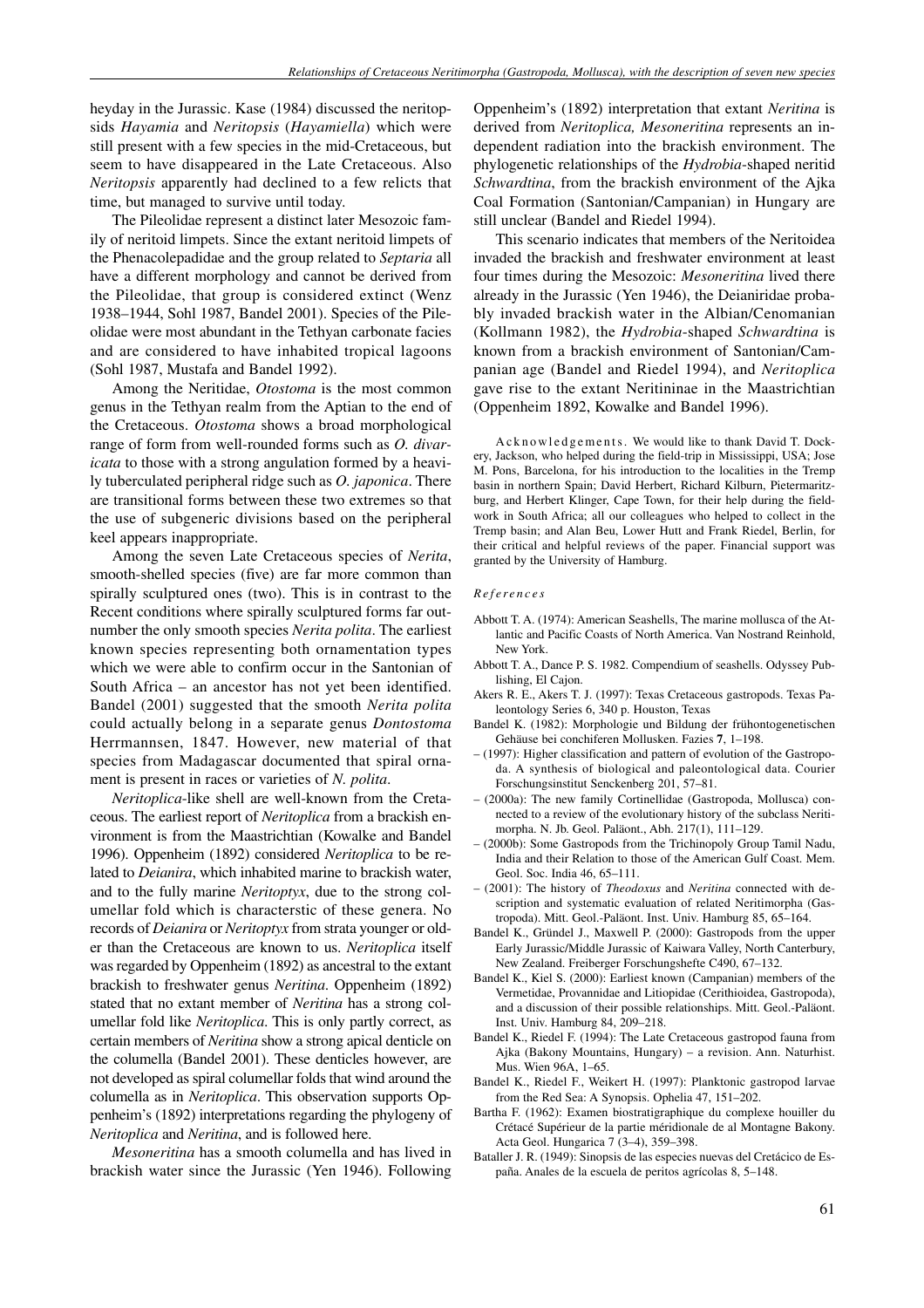- Böhm J. (1900): Ueber cretaceische Gastropoden vom Libanon und vom Karmel. Z. Dtsch. geol. Gesell. 1900, 189–219.
- Calzada S. (1989): Algunos tróquidos neocretácicos del Prepirineo catalán. Batalleria 3, 23–36.
- Cossmann M. (1925): Essais de paléoconchologie comparée, 13, 345 pp. Paris.
- Cushing Woods A. J., Saul L. R. (1986): New Neritidae from southwestern North America. J. Paleont. 60, 636–655.
- Dockery D. T. (1993): The streptoneuran Gastropods, exclusive of the Stenoglossa, of the Coffee Sand (Campanian) of Northeastern Mississippi. Mississippi Office of Geology, Bulletin 129, 1–191.
- Douvillé H. (1904): Paléontologie, mollusques fossiles, p.191–380. In: De Morgan J. (ed.) Mission Scientifique en Perse. Vol. 3, Part 4. E. Leroux, Paris.
- Erickson M. J. (1974): Revision of the Gastropoda of the Fox Hills Formation, Upper Cretaceous (Maastrichtian) of North Dakota. Bull. Am. Paleont. 66 (284), 1–253.
- Fischer P. H. (1880–1887): Manuel de Conchyliogie et de Paléontologie Conchyliologique. 1367 pp. Paris.
- Góczan F., Siegl-Farkas A, Móra-Czabalay L., Rimanóczky A, Viczian I., Rakosi L., Csalagovits I., Partényi Z. (1986): Ajka Coal Formation: biostratigraphy and geohistory. Acta Geol. Hungarica 29 (3–4), 221–231.
- Heidelberger D., Bandel K. (1999): Micromorph gastropoda from the Middle Devonian (Givetian) limestone of the Soetenich Syncline (Eifel). Mitt. Geol.-Paläont. Inst. Univ. Hamburg 83, 129–162.
- Janicke V. (1970): Gastropoden-Fauna und Ökologie der Riffkalke von Laisacker bei Neuburg a. d. Donau (Unter-Tithon). Palaeontogr. Abt. A 135, 60–82.
- Kase T. (1984): Early Cretaceous marine and brakish-water gastropoda from Japan. National Science Museum, 1–262, Tokyo.
- Kiel S., Aranda-Manteca F. J. (2002): The gastropods of the *Coralliochama* beds on Punta Banda (Late Cretaceous, northwestern Mexico) and a reconstruction of their paleoenvironment. Mitt. Geol.-Paläont. Inst. Univ. Hamburg 86, 25–36.
- Kiel S., Bandel K. (1999): The Pugnellidae, a new stromboidean family (Gastropoda) from the Upper Cretaceous. Paläont. Z. 73 (1/2), 47–58.
- Kiel S., Bandel K. (2000): New slit-bearing Archaeogastropoda from the Late Cretaceous of Spain. Berliner geowiss. Abh. E, 34, 269–277.
- Kiel S., Bandel K. (2001a): Trochidae (Archaeogastropoda) from the Campanian of Torallola in northern Spain. Acta Geol. Polonica 51 (2), 137–154.
- Kiel S., Bandel K. (2001b): About Heterostropha (Gastropoda) of the Campanian of Torallola, Spain. J. Czech Geol. Soc. 46 (3/4), 219–234.
- Kiel S., Bandel K. (2002): Further Archaeogastropoda from the Campanian of Torallola, northern Spain. Acta Geol. Polonica 52 (2), 239–249.
- Klinger H. C., Kennedy W. J. (1980): The Umzamba Formation at its type section Umzamba Estuary (Pondoland, Transkei), the ammonite content and palaeogeographical distribution. Ann. South African Mus. 81, 207–222.
- Knight J. B., Batten R. L., Yochelson E. L. (1960): Part I, Mollusca. I169–I351. In: Moore R.C. (ed.) Treatise on Invertebrate Paleontology. University of Kansas Press; Lawrence.
- Kollmann H. A. (1982): Gastropoden aus den Losensteiner Schichten der Umgebung von Losenstein (Oberösterreich) 4. Teil: Archaeogastropoda und allgemeine Bemerkungen zur Fauna. Ann. Naturhist. Mus. Wien, 84A, 13–58.
- Kowalke T., Bandel K. (1996): Systematik und Paläoökologie der Küstenschnecken der nordalpinen Brandenberg-Gosau (Coniac/Untersanton) mit einem Vergleich zur Gastropodenfauna des Maastrichts des Trempbeckens (Südpyrenäen, Spanien). Mitt. Bayer. Staatsslg. Paläont. Hist. Geol. 36, 15–71.
- Mertin H. (1939): Über Brackwasserbildungen in der Oberen Kreide des nördlichen Harzvorlandes. Nova Acta Leopoldina N.F. 7 (48), 143–263.
- Montfort D. P. de (1810): Conchyliologie systématique et classsification méthodique des coquilles: offrant leur figures, leur arrengement générique, leur description charactéristiques, leur noms; ainsi que leur synonymie en plusieurs langues. Paris, F. Schoell, 2, 176 p.
- Mustafa H., Bandel K. (1992): Gastropods from lagoonal limestones in the Upper Cretaceous of Jordan. N. Jb. Geol. Paläont., Abh. 185, 349–376.
- Olsson A. A. (1944): The Cretaceous of the Paita region. Bull. Am. Paleont. 28 (111), 1–114.
- Oppenheim P. (1892): Ueber einige Brackwasser- und Binnenmollusken aus der Kreide und dem Eocän Ungarns. Z. Dtsch. geol. Gesell. 44, 697–818.
- Orbigny A, d' (1842–43): Paléontologie Française, terrains Crétacés Vol. 2, Gastèropodes. Published by the author, Paris, 645 pp, pls 149–236.
- Pethö J. (1906): Die Kreidefauna des Peterwardeiner Gebirges. Palaeontographica 52, 73–182.
- Quintero I., Revilla J. (1966): Algunas especies nuevas y otras poco conocidas. Notas y comunicaciones del Instituto geologico y minero de España, 82, 27–86.
- Rennie J. V. L. (1930): New Lamellibranchia and Gastropoda from the Upper Cretaceous of Pondoland. Ann. South African Mus. 28, 161–257.
- Reuss A. E. (1854): Beiträge zur Charakteristik der Kreideschichten in den Ostalpen besonders im Gosauthale am Wolfgangsee. Denkschrift der Kaiserlichen Akademie der Wissenschaften, 7, 1–156.
- Revilla I., Quintero J. (1966): Fósiles del Maestrichtiense de Sensui (Lérida). Notas y Comunicaciones del Instituto Geologico y Minero de España, 90, 11–52.
- Scheltema R. S. (1971): Larval dispersal as a means of genetic exchange between geographically separated population of shallow-water benthic marine gastropods. Biol. Bull., Marine Biological Laboratory Woods Hole 140, 284–322.
- Scott B. J., Kenny R. (1998): Superfamily Neritoidea. In: Beesley P. L., Ross G. J. B., Wells A. (eds) Mollusca: The southern synthesis. Fauna of Australia Vol. 5, CSIRO Publishing Melbourne, Part B viii, 565–1234.
- Simó A. (1986): Carbonate platform depositional sequences, Upper Cretaceous, south-central Pyrenees (Spain). Tectonophysics 129, 205–231.
- Sohl N. F. (1960): Archaeogastropoda, Mesogastropoda and stratigraphy of the Ripley, Owl Creek, and Prairie Bluff Formations. U.S. Geol. Surv. profess. Pap. 331A, 1–151.
- Sohl N. F. (1965): Marine Jurassic gastropods, central and southern Utah. U.S. Geol. Surv. profess. Pap. 503D, 1–29.
- Sohl N. F. (1987): Cretaceous Gastropods: Contrast between Tethys and temperate provinces. J. Paleont. 61 (6), 1085–1111.
- Squires R. L. (1993): A new subgenus of neritid gastropod from the Upper Cretaceous of Baja California, Mexico. J. Paleont. 67 (6), 1085–1088.
- Squires R. L., Saul L. R. (1993): A new species of *Otostoma* (Gastropoda: Neritidae) from near the Cretaceous/Tertiary boundary at Dip Creek, Lake Nacimiento, California. Veliger 36 (3), 259–264.
- Squires R. L., Saul L. R. (2001): New Late Cretaceous gastropods from the Pacific slope of North America. J. Paleont. 75 (1), 46–65.
- Trechmann C. T. (1927): The Cretaceous Shales of Jamaica. Geol. Magazine 64, 27–42.
- Vidal L. M. (1921): Segunda nota paleontológica sobre el cretáceo de Cataluña. Bull. Inst. Cat. Hist. Natur. 21, 1–50.
- Weinzettl V. (1910): Gastropoda Českého Křídového Útvaru. Palaeontogr. Bohem. 8, 1–56.
- Wenz W. (1929–30): Gastropoda extramarina tertiaria IV: Prosobranchia II et index. Fossilium Catalogus I: Animalia, 2503–3387, W. Junk, Berlin.
- Wenz W. (1938–1944): Gastropoda Teil 1: Allgemeiner Teil und Prosobranchia. In: Schindewolf H. (ed.) Handbuch der Paläozoologie 6 (1), 721–1639. Stuttgart.
- Woods H. (1906): The Cretaceous fauna of Pondoland. Ann. South African Mus. 4, 275–350.
- Yen T.-C. (1946): On Lower Cretaceous fresh-water mollusks of Sage Creek, Wyoming. Notulae Naturae, Acad. Nat. Sci. Philadelphia 166, 1–13.
- Zittel K. A. (1881–85): Handbuch der Paläontologie 2. Mollusca und Arthropoda. 900 p. München-Leipzig.

*Handling editor: Jiří Frýda*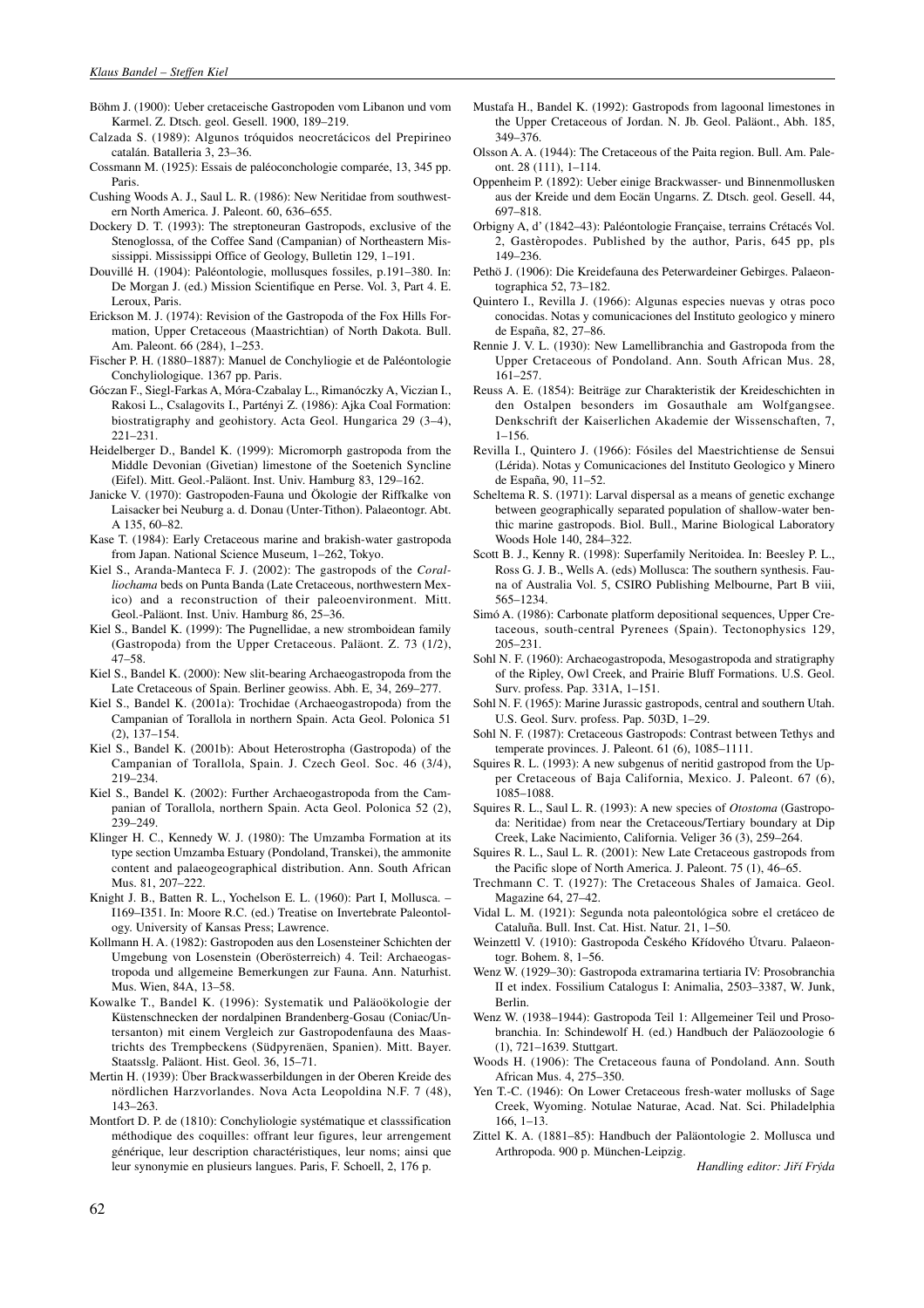

All figures  $\times$  3.

1–3 *Neritopsis ilerdensis* Vidal, 1921; 4–5 *Nerita umzambiensis* Woods, 1906; 6–7 *Nerita kaffraria* Woods, 1906; 8–10 *Nerita* cf. *bergadana* (Vidal, 1921); 11–13 *Nerita squiresi* n. sp., holotype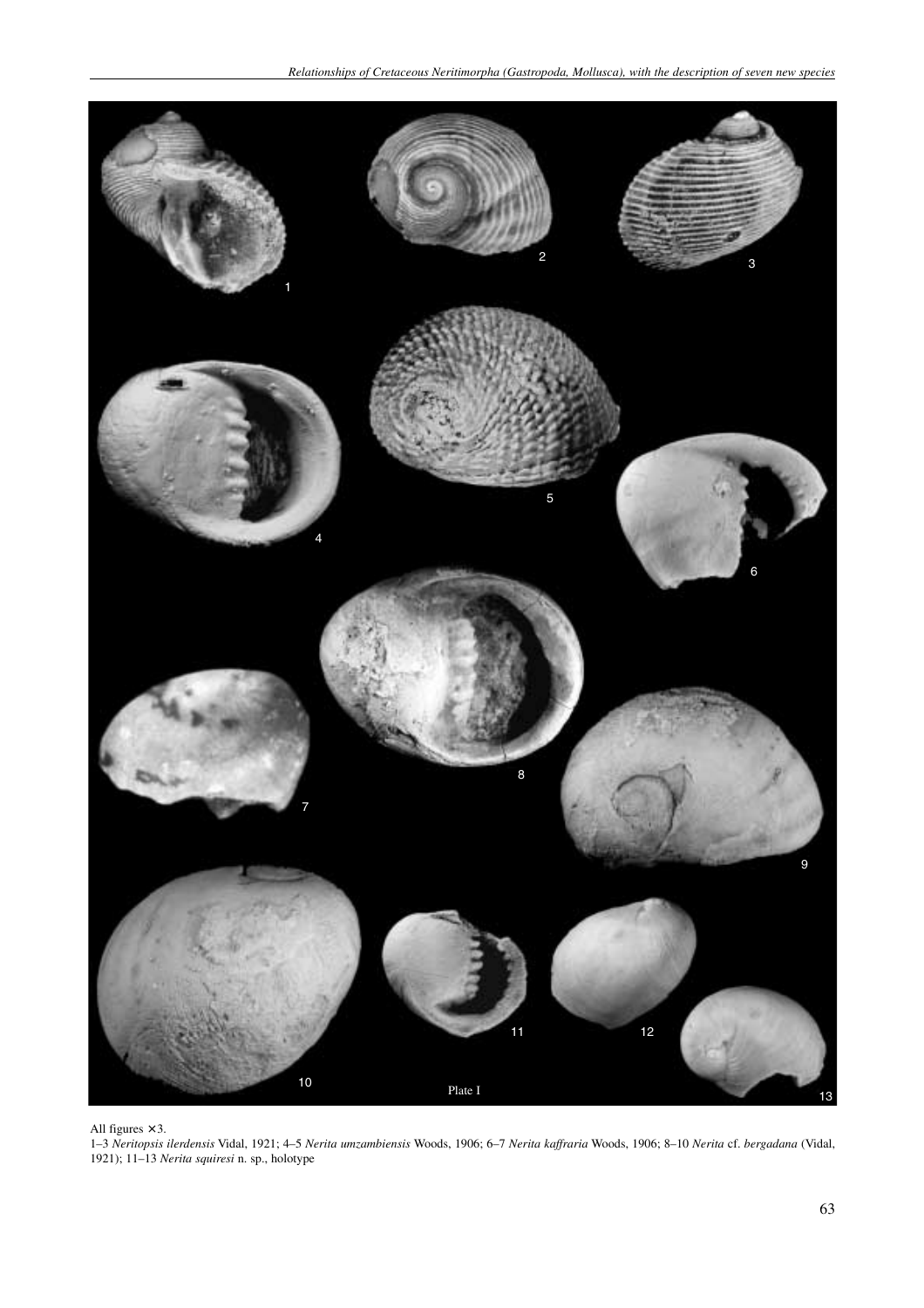

All figures  $\times$  3 except where indicated otherwise.

1–6 *Otostoma divaricata* (d'Orbigny, 1847); 1–3 three views on a juvenile shell; 4–6 ventral views on three specimens showing ontogenetic changes in the sculpture;

7–9 *Otostoma vidali* n. sp., holotype; 10–11 *Otostoma divaricata* (d'Orbigny, 1847), cross-section showing that the internal walls are mostly dissolved; 10 – × 4; 11 – × 15; 12–14 *Neritoplica dockeryi* n. sp., holotype; 15–17 *Neritoplica oppenheimi* n. sp., holotype; 18 *Neritoplica trochispira* n. sp., holotype; × 6; 19–20 *Neritoptyx reticulirata* (Dockery, 1993); × 10